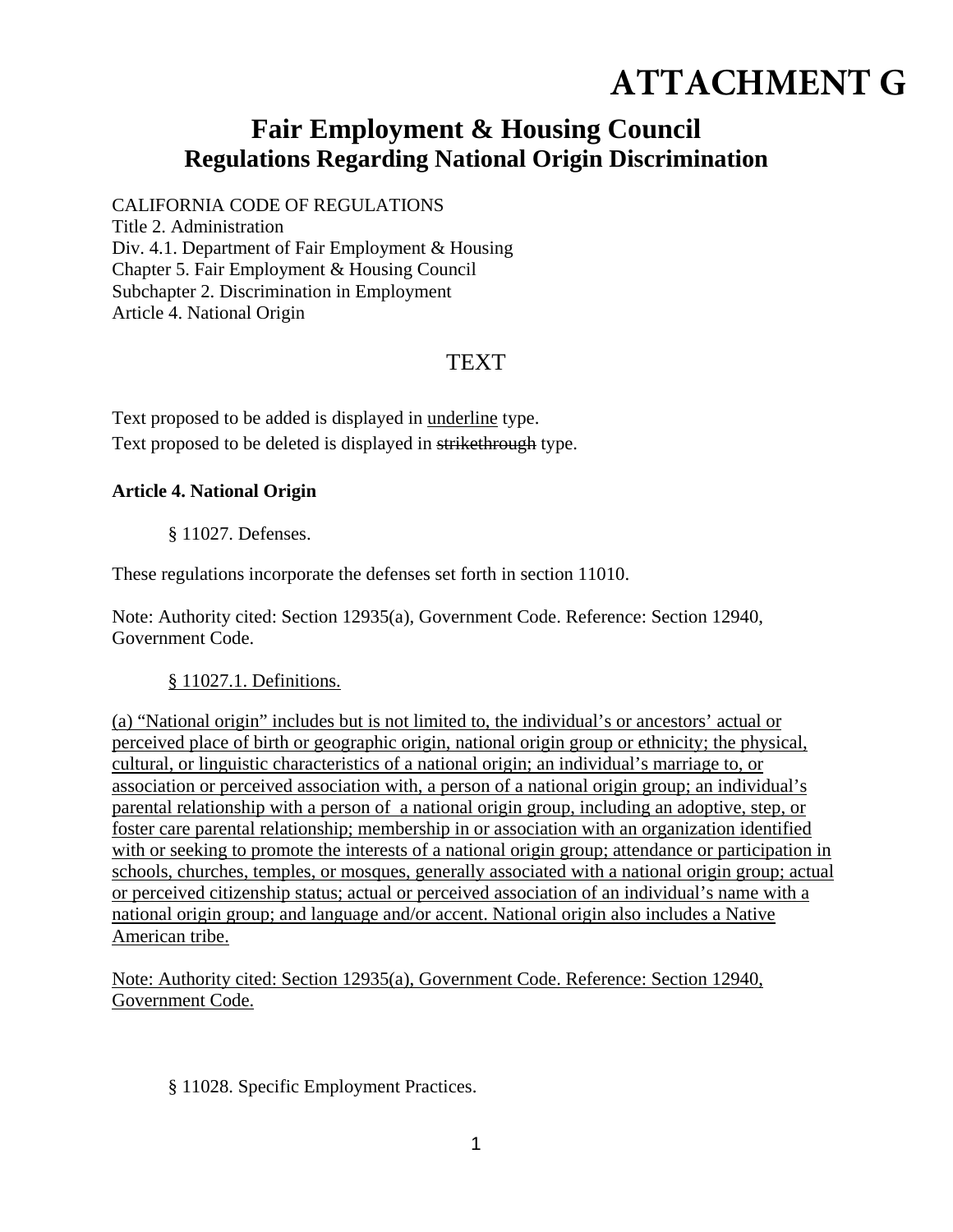$(a)$  (c) (Reserved)

(d) An employer may have a rule requiring that employees speak only in English at certain times, so long as the employer can show that the rule is justified by business necessity (See section 11010(b)) and the employer has effectively notified its employees of the circumstances and time when speaking only in English is required and of the consequences of violating the rule. (a) Language Restrictions.

(1) It is an unlawful employment practice for an employer or other covered entity to adopt or enforce a policy that limits or prohibits the use of any language in the workplace unless:

(A) The policy is job-related and consistent with business necessity;

(B) The policy is narrowly tailored; and

(C) The employer has effectively notified its employees of the circumstances and time when the language restriction is required to be observed and of the consequence for violating the language restriction.

(2) For purposes of this subsection, "business necessity" means an overriding legitimate business purpose, such that:

(A) The policy is necessary to the safe and efficient operation of the business;

(B) The policy effectively fulfills the business purpose it is supposed to serve; and

(C) There is no alternative practice to the language restriction that would accomplish the business purpose equally well with a lesser discriminatory impact.

(3) It is not sufficient that the employer's policy merely promotes business convenience or is due to customer preference.

(4) English-only rules are presumed to violate the Act on the basis of national origin and ancestry, unless the employer can prove business necessity. English-only rules are never lawful during an employee's non-work time, e.g. breaks, lunch, unpaid employersponsored events, etc.

(b) Employment discrimination based on an applicant's or employee's accent is unlawful unless pursuant to a permissible defense.

(c) Foreign training and experience. It is an unlawful employment practice, unless pursuant to a permissible defense, for an employer or other covered entity to deny employment opportunities to an individual because the individual received training or education outside the United States, or to require an individual to be foreign trained.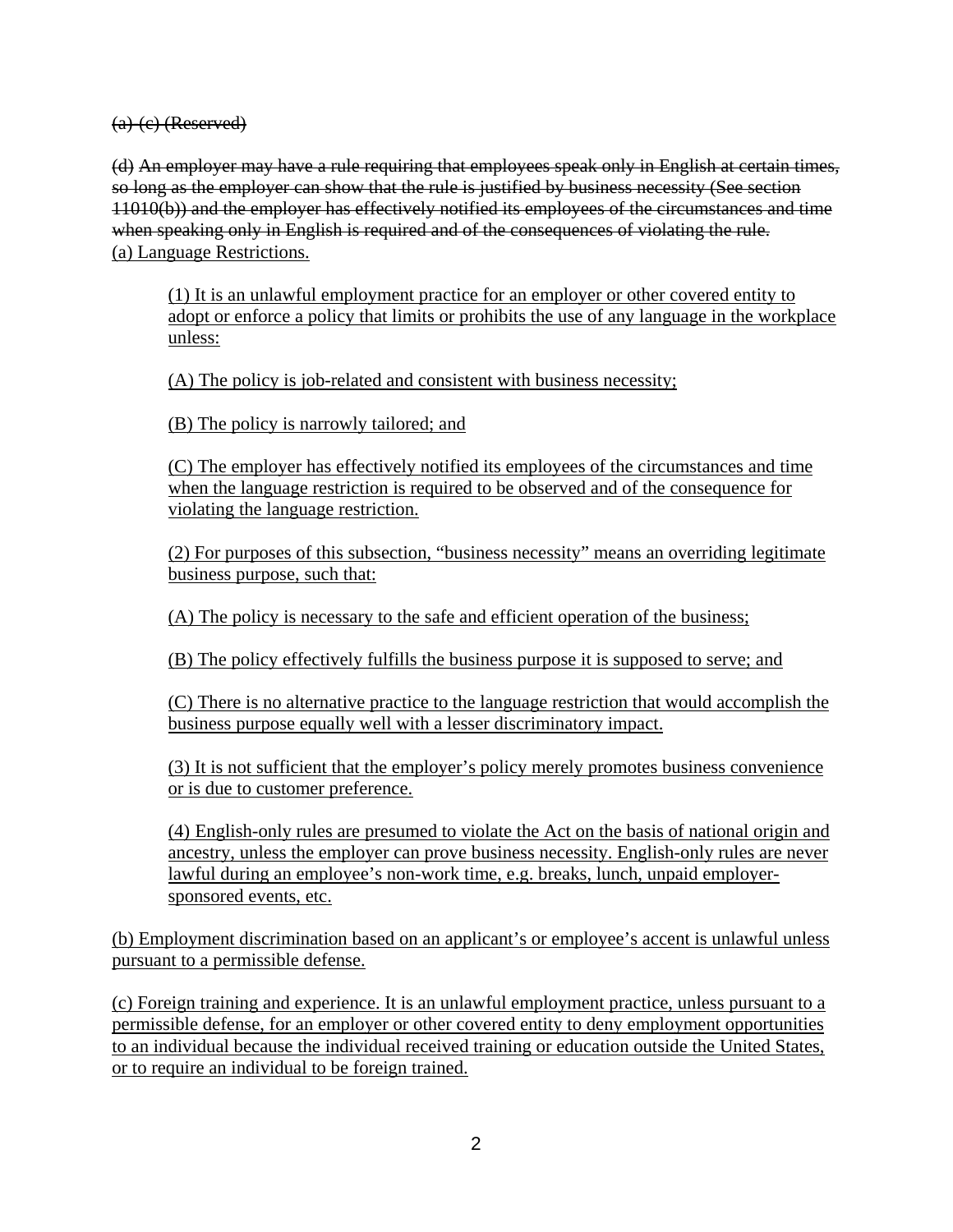(d) Immigration-related Practices.

(1) All provisions of the Act and these regulations apply to undocumented workers to the same extent that they apply to any other applicant or employee. However, if an employer is found to be liable for violating the rights of an undocumented employee under the Act, the remedy of reinstatement will not available.

(2) It is an unlawful practice for an employer or other covered entity to discriminate or retaliate against an employee because of the employee's immigration status. When undertaken for discriminatory or retaliatory reasons, unlawful practices include, but are not limited to:

(A) requesting more or different documents from individuals based on their actual or perceived national origin, or refusing to honor documents that on their face reasonably appear to be genuine;

(B) threatening to contact or contacting immigration authorities or a law enforcement agency about the immigration status of the employee or a family member (spouse, parent, sibling, child, uncle, aunt, niece, nephew, cousin, grandparent, or grandchild, by blood, adoption, marriage, or domestic partnership) of the employee; or

(C) taking adverse action against an employee because the employee updates or attempts to update personal information based on a lawful change of name, social security number, or government-issued employment documents.

(e) It is unlawful for an employer or other covered entity to discriminate against an applicant or employee because he or she holds or presents a driver's license issued under section 12801.9 of the Vehicle Code.

(1) An employer or other covered entity may require an applicant or employee to hold or present a license issued under the Vehicle Code only if:

(A) Possession of a driver's license is required by state or federal law; or

(B) Possession of a driver's license is required by the employer or other covered entity and is otherwise permitted by law. An employer's or other covered entity's policy requiring applicants or employees to present or hold a driver's license may be evidence of a violation of the Act if the policy is not uniformly applied or is inconsistent with legitimate business reasons (i.e., possessing a driver's license is not needed in order to perform an essential function of the job).

(2) Nothing in this subsection shall limit or expand an employer's authority to require an applicant or employee to possess a driver's license.

(3) Nothing in this subsection shall alter an employer's or other covered entity's rights or obligations under federal immigration law.